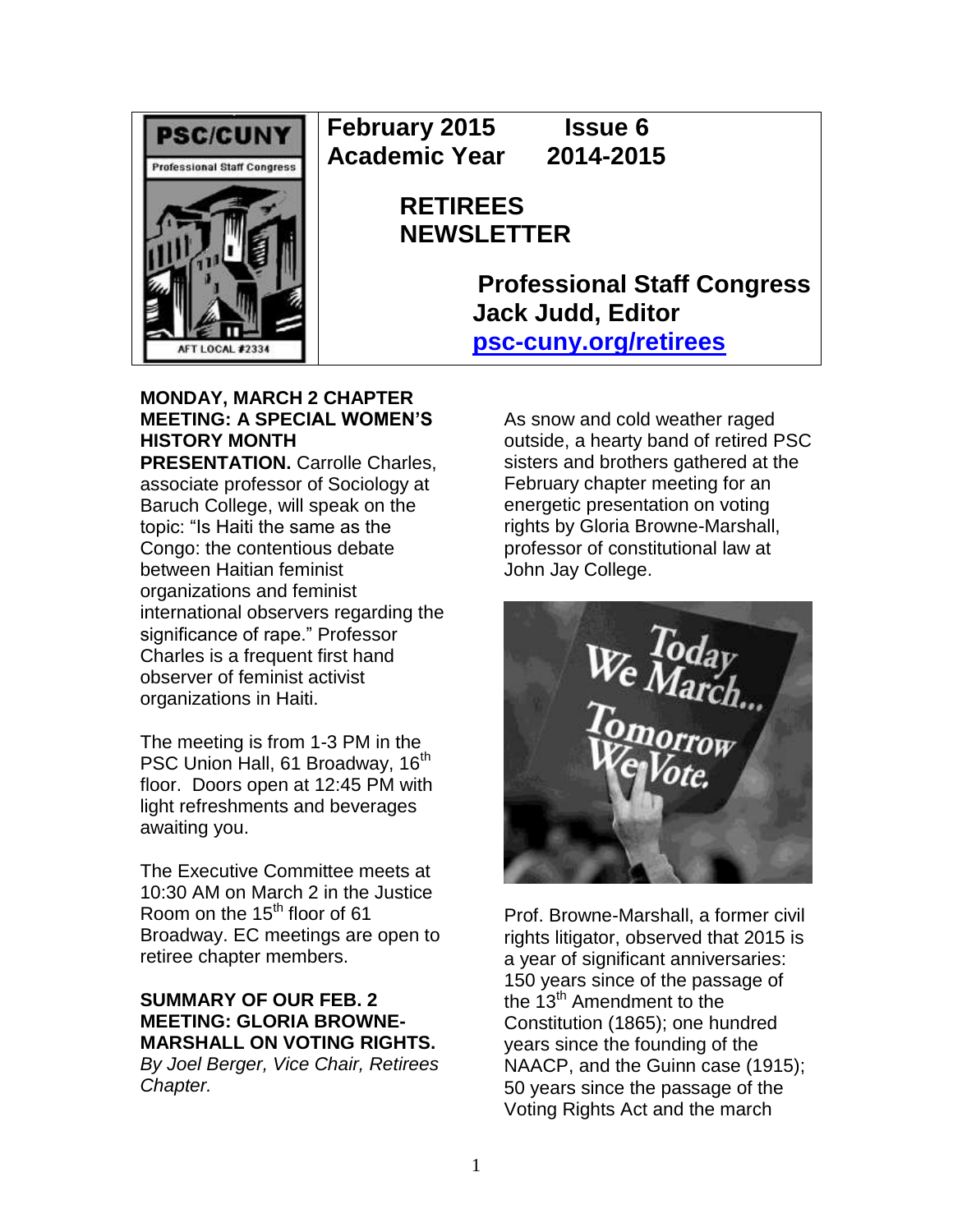across the Edmund Pettus Bridge in Selma, Alabama (1965).

Prof. Browne-Marshall wove important elements of the U.S. Constitution, aspects of widely held attitudes toward race, and history of social justice movements into a smoothly flowing narrative.

She traced how the Constitution and Supreme Court decisions defined the legal status of African-Americans, beginning with Article I, Section 2 of the Constitution ("Africans were counted as 3/5 of a human being in order to determine the number of congressmen from the state").



Herblock cartoon on the 1965 Voting Rights Act.

She argued that "people of African descent added a level of consciousness to the Constitution to make it real for a lot of people. The civil rights movement wasn't just about making Black life better. It

made all American life better. When the Supreme Court makes decisions, it doesn't affect just the Black community it affects the entire nation."

Amendments, she continued, change the Constitution, but sometimes create new situations. Looking at the  $13<sup>th</sup>$  Amendment, which abolished slavery, Professor Browne-Marshall highlighted the phrase, "except for punishment of a crime..." which gave rise to the black codes -- those criminal laws put into place to prevent the progress of Black people. "This prison-industrial complex that we are wrestling with today began then," she said.

She described how southern states used the criminal justice system, character laws, and the "grandfather clause" to disenfranchise African Americans under the guise of raceneutral law. Oklahoma enacted such a law, restricting voting to only those whose parents or grandparents could have voted in 1868 or before. The Supreme Court declared this law unconstitutional in the Guinn Decision of 1915, but other laws such as the poll tax, and literacy tests remained in place.

The Chinese Exclusion Act of 1882 prevented Chinese immigrants from voting. Native Americans could not vote until 1924, when they became citizens.

Professor Browne-Marshall analyzed the recent case of Shelby, Alabama vs. Holder. That decision "decimated the Voting Rights Act of 1965." Justice Scalia said that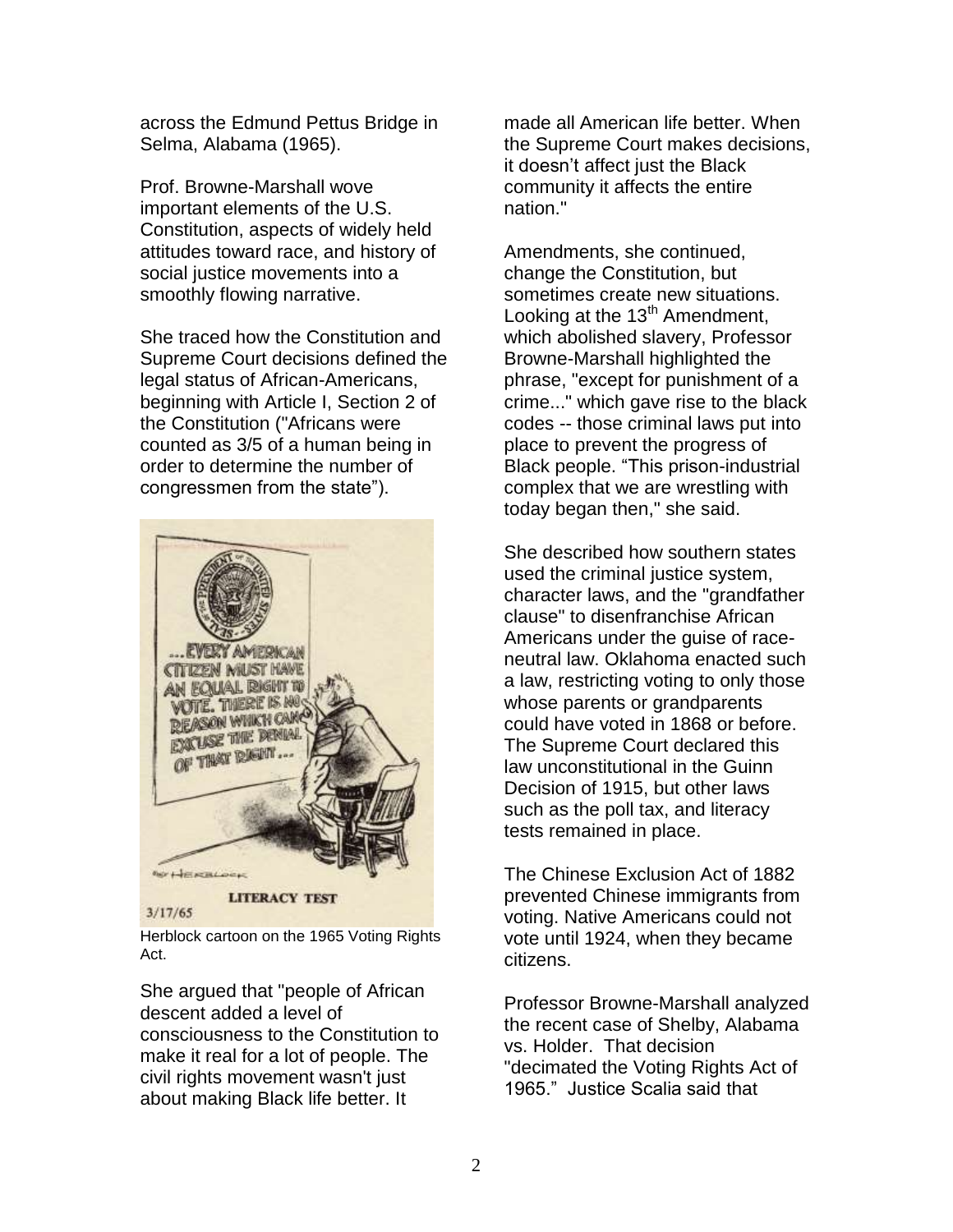supporters of strong voting rights enforcement wanted "a perpetuation of racial entitlement'." The Court ruled by a 5-to-4 vote that Section 4(b) of the Voting Rights Act is unconstitutional. Section 4(b) is the part of the Voting Rights Act that determines which jurisdictions are subject to pre-clearance by the Justice Department of their voting ordinances. The pre-clearance requirement was based on a jurisdiction's history of discrimination in voting.

The Court's majority ruling stated that the coverage formula is "based on 40 year-old facts having no logical relationship to the present day." (Justice Roberts for the majority.)

Concluding with a review of the expansion of voting rights over the years, Prof. Browne-Marshall focused attention on what certain states are doing now to suppress the vote. She said, "I tell my young people in the class: if your vote isn't important--if it doesn't matter, then why are people trying to stop you from using it?"

**SIGN UP FOR A SOCIAL SAFETY NET WORKSHOP!** The workshops are an antidote to the never-ending bombardment of political and media hype about austerity and the need for cutting the social safety net (e.g. Social Security, public sector pensions, Medicare, etc.).

With the help of a \$25,000 solidarity grant from our state affiliate, New York State United Teachers (NYSUT), the PSC Retirees Safety

Net Working Group is initiating a series of workshops across NY state for trade unionists, educators, community groups, seniors and social justice advocates.



Poster from the late 1930s

The workshops will help sort fact from fiction, provide tools for defending and expanding the safety net and, ideally, widen advocacy in your own circles and communities.

**The Safety Net Working Group is offering these workshops first to PSC retirees.** Your participation will help shape the workshops before they are offered statewide.

You can sign up for one of two workshops to be held at the PSC office:

- Monday, March  $9, 1 3$  PM.
- Friday, March 13,  $1 3$  PM.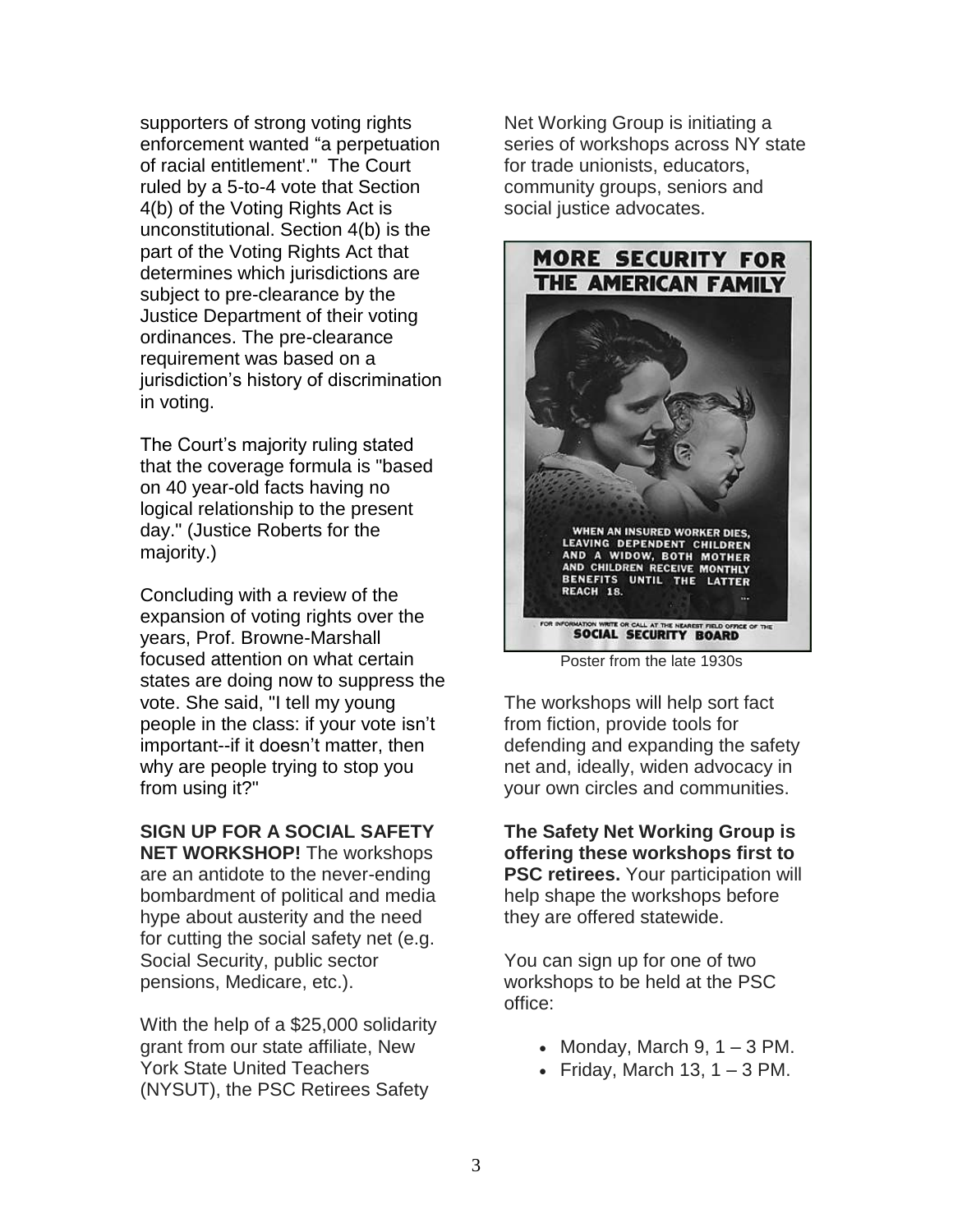A full lunch will be provided at each workshop. To enroll, send an email to [safetynet@pscmail.org.](mailto:safetynet@pscmail.org)

Check out the Safety Net Working Group's booklet, *Defending the Social Safety Net - A Call to Action*, available as a PDF at [psc](http://afl.salsalabs.com/dia/track.jsp?v=2&c=7GuR1DRDMJWwda%2FIk%2FiafY6TfZYPl8IC)[cuny.org/SNbrochure](http://afl.salsalabs.com/dia/track.jsp?v=2&c=7GuR1DRDMJWwda%2FIk%2FiafY6TfZYPl8IC).

**IV. LET'S CELEBRATE SOCIAL** 

**SECURITY.** Whether we're tooting the horn for Social Security's 75<sup>th</sup> Anniversary (first benefit check issued), its  $77<sup>th</sup>$  (when it was found constitutional by the Supreme Court) or its  $80<sup>th</sup>$  (when first signed into law), it's worth noting that these are hard-won celebrations. Social Security has been under attack the entire time.

When he first proposed Social Security, FDR received blistering critiques from political and socialpolicy scolds, who denounced what they saw as redistribution of wealth and the creation of a large bureaucracy. The biggest threat may have been posed by Louisiana Senator Huey Long, known as The Kingfish, who was campaigning for the White House on his own populist plan. Long [blocked Senate funding](http://billmoyers.com/content/deja-vu-all-over-a-look-back-at-some-of-the-tirades-against-social-security-and-medicare/) for the new program for seven months, but before his attacks could derail Social Security, he was assassinated.

Fast-forward to today, and the battle continues. Once the Republicans assumed control of the House of Representatives this year, they wasted little time in approving a measure trying to put Social Security "reform" back on the table as a

precondition to shoring up the program's funding. This has placed the incomes of millions of disabled Americans at risk in another of Washington's games of political chicken.



In 2010, President Obama compared attacks on Social Security to those aimed at his signature health care law, the Affordable Care Act. Obamacare has been the subject of one major U.S. Supreme Court decision, and there's another significant ruling scheduled soon. Three lawsuits about Social Security managed to reach the high court, and the constitutionality of Social Security was not decided until May [24, 1937.](http://socialsecurityinfo.areavoices.com/2012/05/24/may-24-1937-supreme-court-declares-social-security-act-constitutional/) Soon we can look forward to popping the cork on the  $80<sup>th</sup>$ anniversary of that milestone.

Meanwhile, the Social Security Administration continues to do what it does best—spend enormous amounts of money on a program that now far exceeds the dreams of its creators. Today the agency collects payroll taxes from [210 million](http://ssa.gov/oact/STATS/table4c1.html) 

.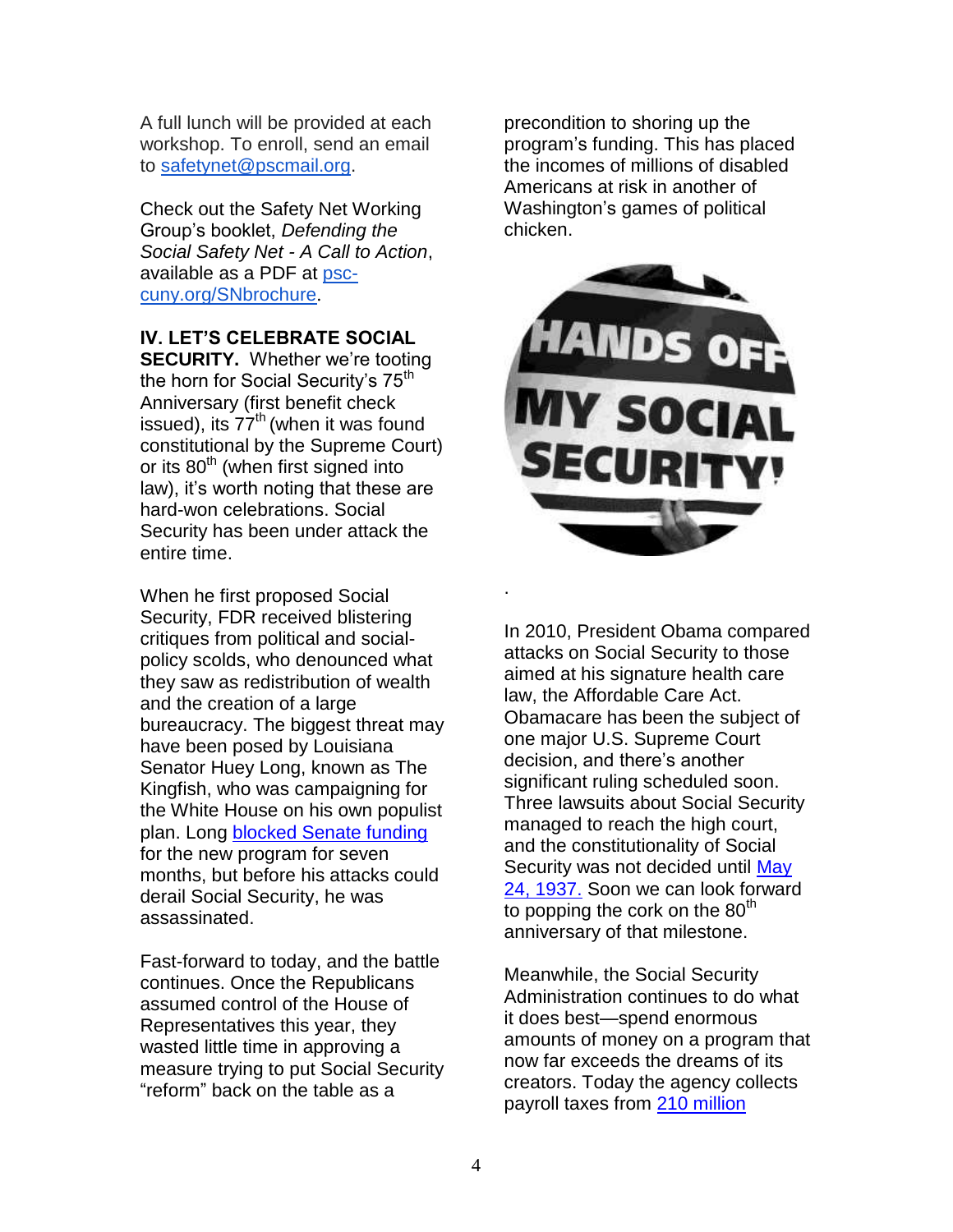[workers.](http://ssa.gov/oact/STATS/table4c1.html) It pays out well north of \$800 billion in annual benefits to some [60 million](http://ssa.gov/oact/STATS/OASDIbenies.html) retired and disabled beneficiaries. And it remains a financial lifeline to older Americans, providing [90% or more](http://www.socialsecurity.gov/news/press/basicfact.html) of the income of 22% of elderly couples and 47% of elderly singles.

## **An Expanding Program**

Along the way, Social Security has changed greatly since it first began. In 1939, moving beyond its initial focus on workers' retirements, the program began making payments to their spouses, children, and survivors. The monthly payment of benefits began in 1940. A major boost in benefits was approved in 1950 and again in 1952, and disability benefits were added in subsequent years. In 1962 the age of early retirement was lowered to 62.

One of the biggest changes was the creation of Medicare in 1965. The Social Security Administration was made responsible for administering Medicare. In the early 1970s, the agency took over another new program called Supplemental Security Income, providing benefits to qualifying low-income persons, which has since had enormous impact in its own right.

Annual cost-of-living adjustments, or COLAs, were added in 1972 and have had an enormous effect helping retirees maintain their standard of living. Recent proposals to change the way the COLA is calculated have triggered a new wave of attacks, with those who want benefit cuts arguing

that the current formula is too generous. But other observers insist that seniors need more protection.

Amendments to shore up Social Security's financing were enacted in 1977 and, on a larger scale, in 1983. That last reform established today's current rules for retirement ages and the start of federal taxation of Social Security benefits.

In 2000, the [Retirement Earnings](http://www.ssa.gov/oact/cola/rtea.html) 

[Test](http://www.ssa.gov/oact/cola/rtea.html) was changed so that people who reached retirement age would no longer see their benefits reduced if their work wages exceeded certain levels. "This was a historic change in the Social Security retirement program," the Social Security website states. "From the beginning of Social Security in 1935, retirement benefits have been conditional on the requirement that the beneficiary be substantially retired."

Given today's contentious mood in Congress, the 2000 amendments may have been historic for another reason: They passed without a single dissenting vote in either house of Congress.